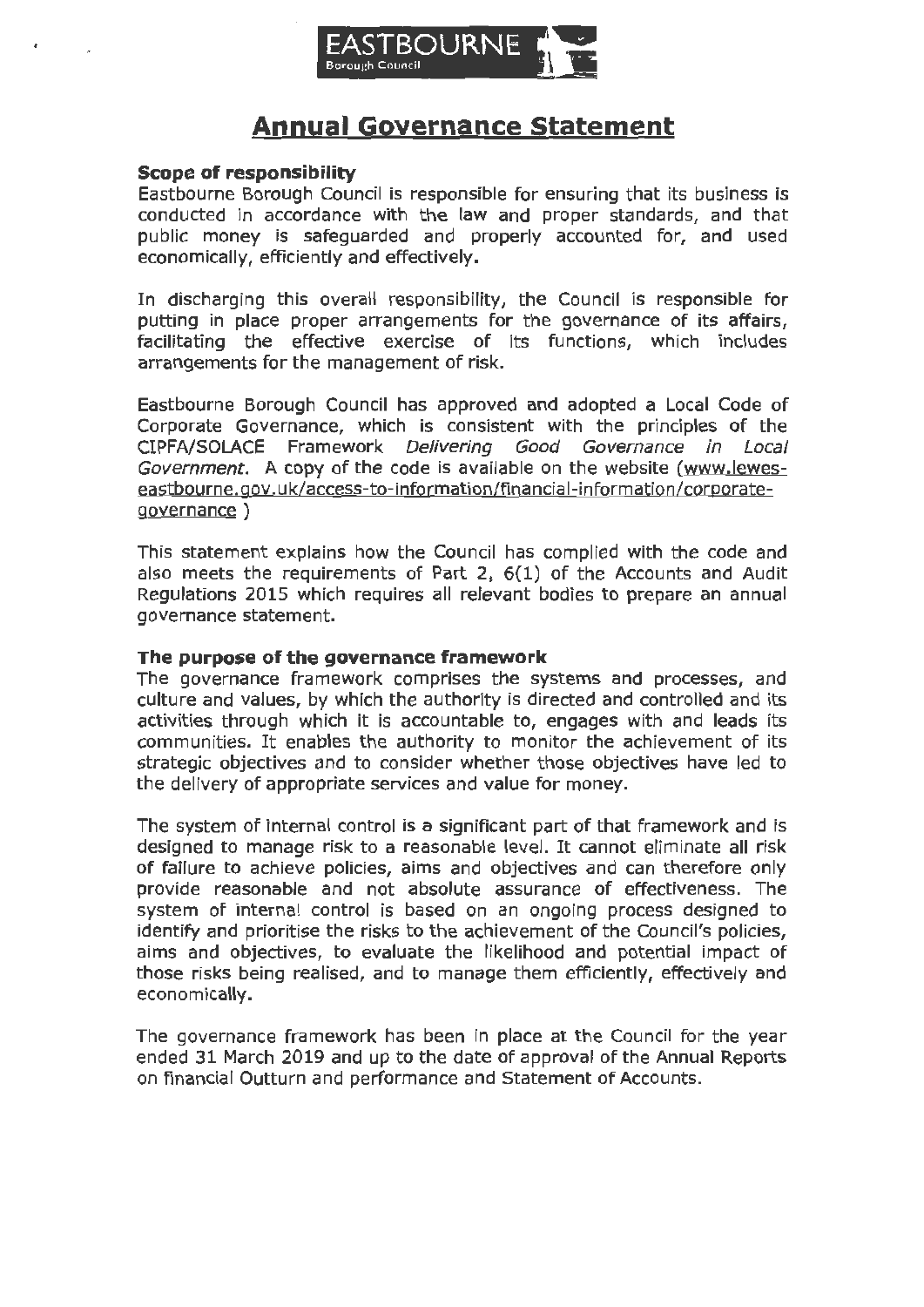# THE GOVERNANCE FRAMEWORK

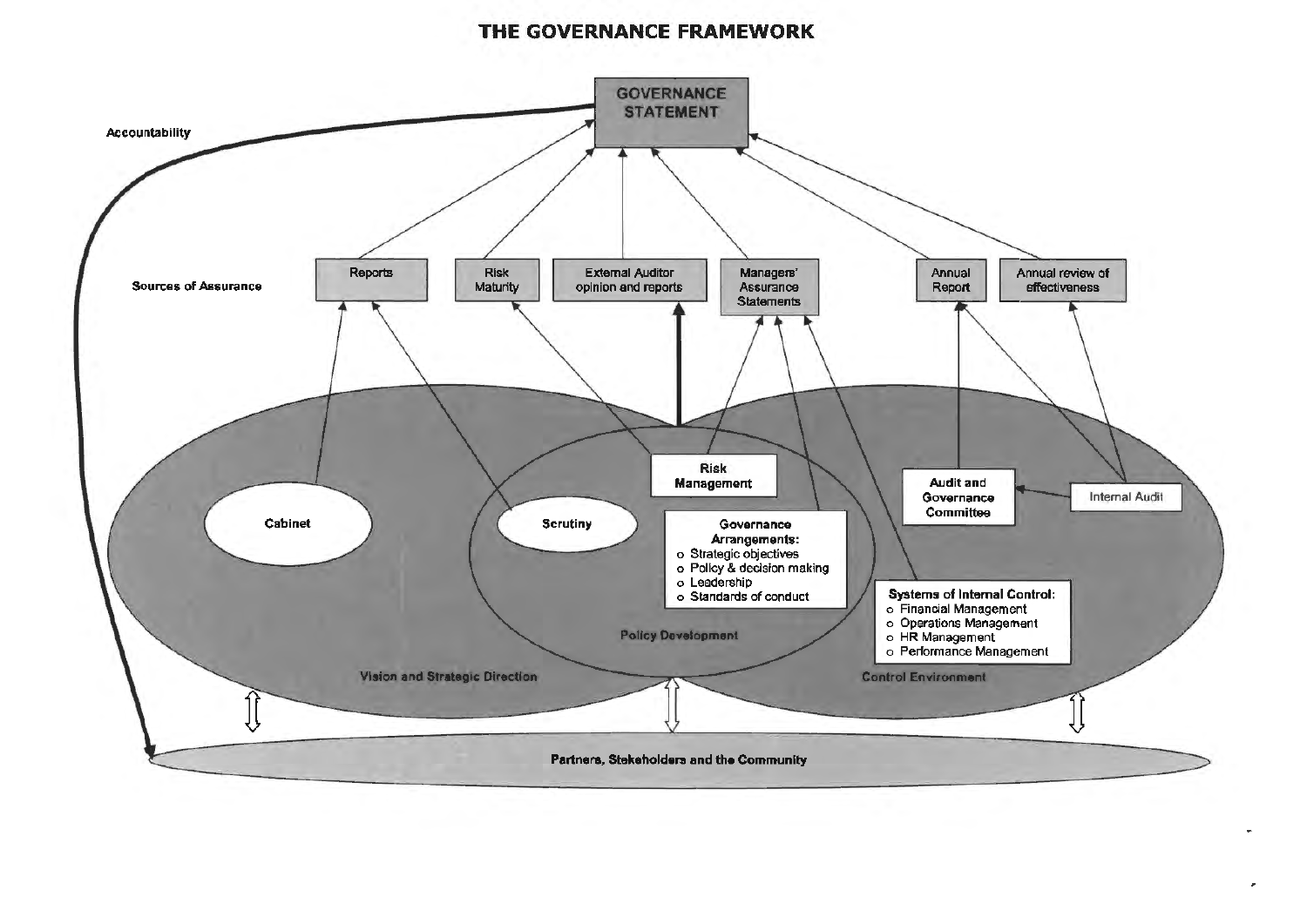#### **THE GOVERNANCE FRAMEWORK**

The diagram of the governance framework at Eastbourne Borough Council demonstrates how the information concerning the needs, requirements and views of partners, stakeholders and the community are used in decision making processes across the authority and eventually feeds into the Annual Governance Statement as part of our accountability to the community.

Key elements of the systems and processes that comprise the authority's governance arrangements are described below.

The Council approved the new Corporate Plan for 2016-20 on 11 May 2016. The new plan builds on the work of the previous one and has been the subject of extensive consultation with local residents and stakeholders with over 1500 responses to those consultations. The overarching corporate priority themes remain unchanged but the vision statements going forward have been refreshed and updated, and are underpinned by both new and continued priority projects going forward. These priorities have been chosen both as a result of consultation responses received and also in respect of the current economic climate and data demonstrating Eastbourne's standing on a local, regional and national comparative basis.

The plan is reviewed annually with high level public consultation exercises taking place to re-test the top priorities ahead of a refresh of the plan. The plan was updated in July 18. Each year the plan is approved by full Council. The Corporate Plan is available to view on the Council's website.

The priorities listed in the Corporate Plan are set up as programmes and key projects / activities feeding into these are specified. Each project is allocated an owner and the relevant objectives, milestones, performance indicators, planned activities and time tables are identified. All this information is uploaded into performance management software to allow for ease of monitoring and reporting. This is then regularly updated with information about progress against the objectives. There are monthly monitoring management and intervention arrangements in place through the Corporate Management Team and Scrutiny in addition to quarterly reporting to Cabinet.

The Council is required to hold a written constitution under the provisions of the Local Government Act 2000. The constitution sets out how the Council operates, how decisions are made and the procedures which are followed to ensure that these are efficient, transparent and accountable to the people it serves. The Council's current constitution was originally adopted in May 2002 and has been the subject of update and amendment since that time. Some of the content of the constitution is required by law and other content is for the Council itself to determine. There is also a raft of legislation which is reflected in the constitution e.g. Access to Information. The constitution also details the responsibility for functions and roles across the Council including Council, Cabinet and committees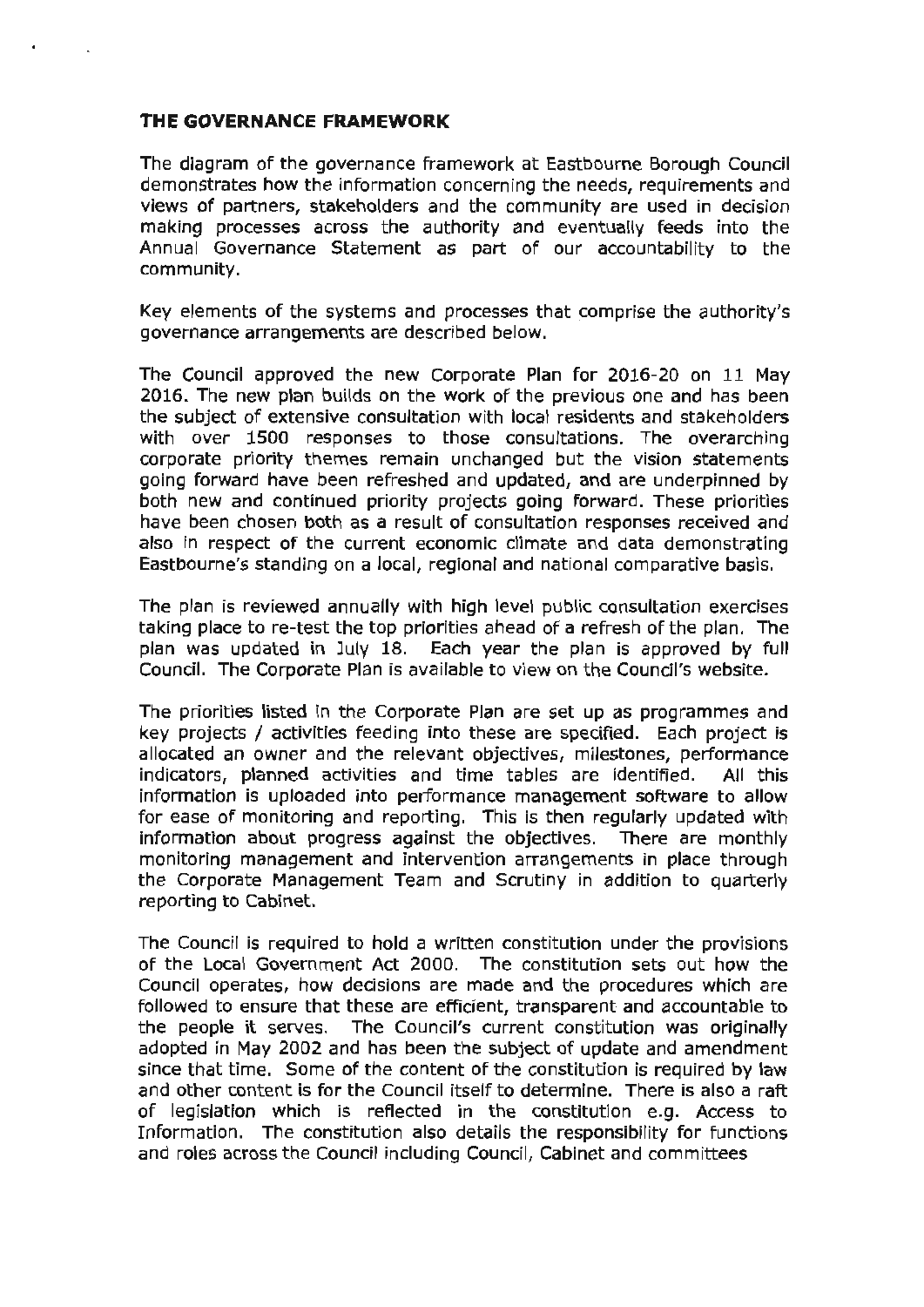(see "The Modernised Political Structure - How It Works" diagram). It also contains a Scheme of Delegation which allows officers to take decisions on behalf of the Council. The responsibilities of each officer are clearly documented.

 $\sim 10$ 

Standards of behaviour and conduct of Members and staff are laid down in relevant sections of the constitution. Other relevant policies include the Anti Fraud and Corruption Policy (containing sections on Whistleblowing and the Bribery Act), disciplinary and grievance procedures and the Dignity at Work Policy. The Monitoring Officer and the Standards Panel have responsibility for considering complaints against Members. All policies and guidance are available to staff and Members on the Council's intranet.

All aspects of the decision making framework, including schemes of delegation, are contained in detail in the Council's constitution and summarised in the articles of the constitution. The content of this document is specifically ratified each year by the annual meeting of the Council. Any proposed changes to the Council's constitutional rules and delegations can be considered at any time, drafted, and put to the next available Council meeting for decision. Different elements of the constitution are owned by the Monitoring Officer and the Section 151 Officer as relevant. The Constitution is published in full on the Council's website.

The Council holds a Risk Management Strategy which sets out the way in which risks are to be identified, scored and recorded. This strategy is reviewed annually. Project, operational, departmental and strategic risk registers are now held on performance management software so that they can be updated regularly by managers who have complete ownership and responsibility for reviewing and updating the registers. The Strategic Risk Register is reviewed by the Corporate Management team quarterly.

The terms of reference for the Audit and Governance Committee include the requirement to review the effectiveness of the Council's arrangements for identifying and managing risks, internal control environment and corporate governance arrangements.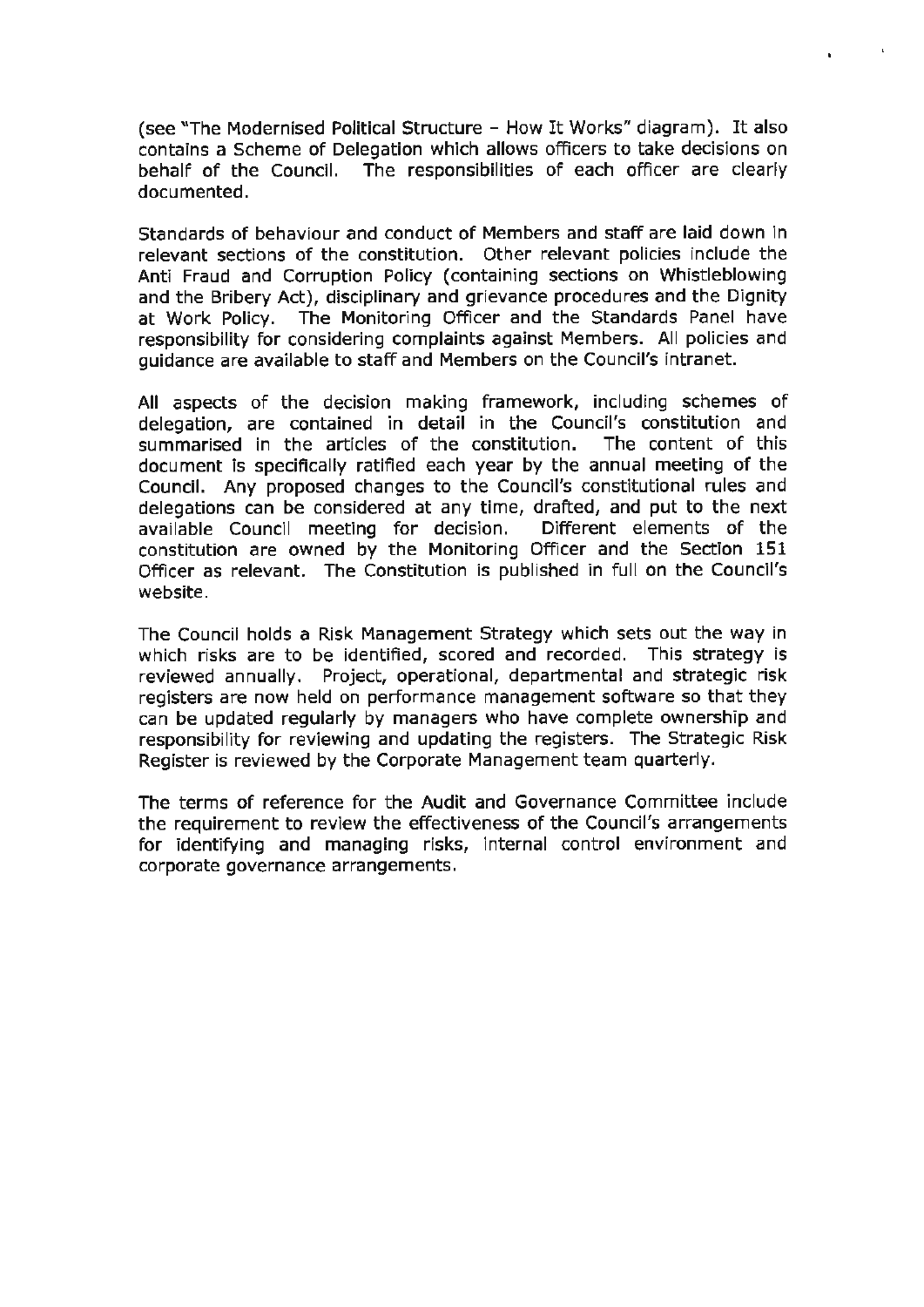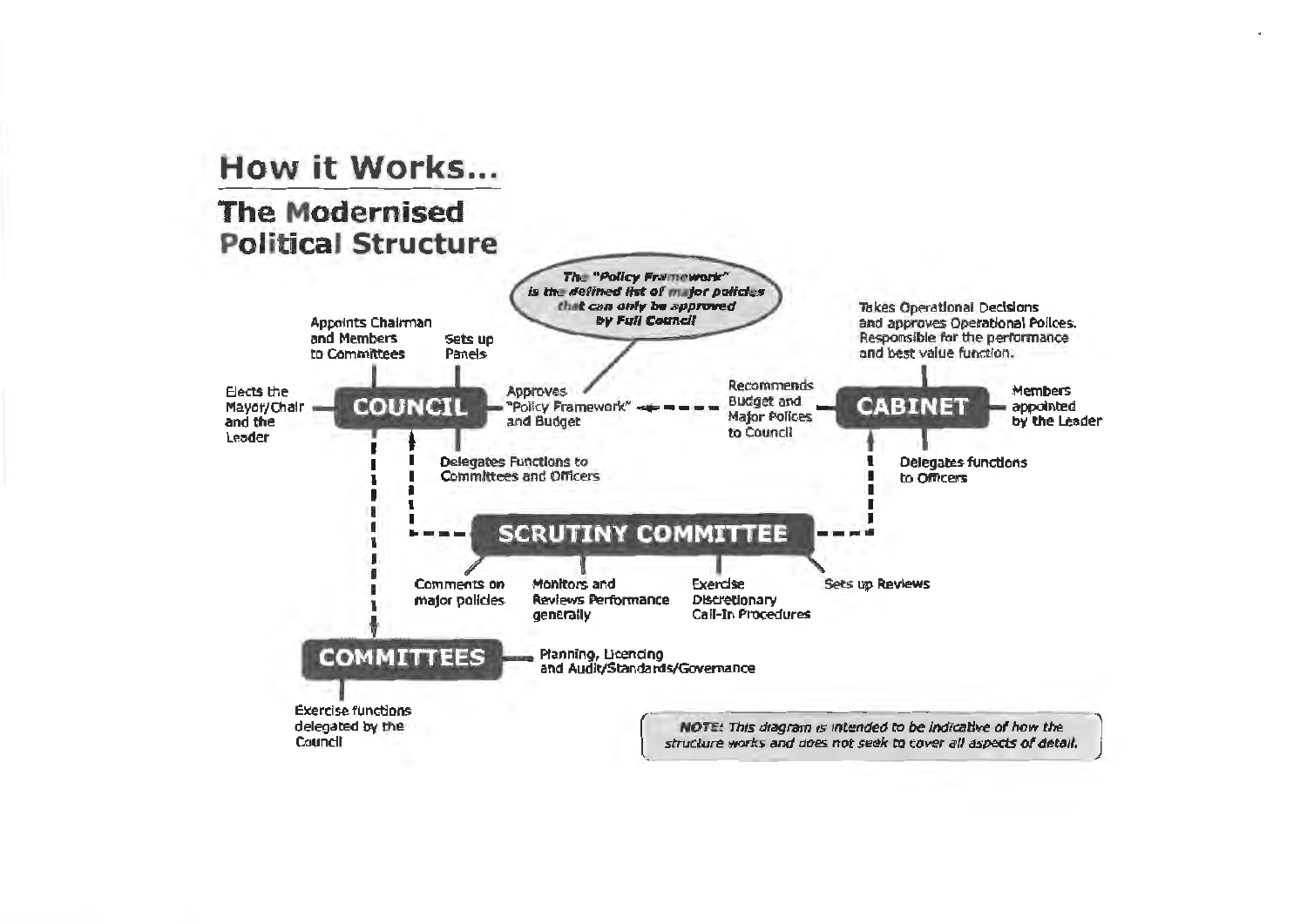The Council holds an Anti-Fraud and Corruption Policy which contains sections on Whistleblowing, Anti Money Laundering and the Bribery Act. This is reviewed annually to ensure that it is kept up to date. The Council has a Counter Fraud team which proactively seeks out cases of fraud across all areas of the Authority. The Council also participates in the biennial National Fraud Initiative programme which seeks to identify fraud by matching data with other authorities and agencies. An overview of these areas is set out in the terms of reference for the Audit and Governance Committee.

 $\sim$  10

During the financial year the Council continued with its Joint Transformation Programme. However, it was reaching its conclusion at the year end. This programme was intended to create a more flexible, customer focussed and cost effective way of delivering services across Eastbourne Borough and Lewes District Councils. These changes were implemented to improve customer service and reduce costs by enabling each authority to reach their savings targets by 2020. The programme was agreed by the Cabinet at each authority and overseen by a cross party project board from both authorities. The programme was also overseen by senior management and Members, and was managed using established project management tools.

The Chief Finance Officer and s.151 Officer role is a member of the Council's Corporate Management Team. In this position the Chief Finance Officer and s.151 Officer has input into developing and implementing strategies and advising on financial resources. The Chief Finance Officer and s.151 Officer is responsible for developing the authority's financial strategies and will consider business decisions in line with these. The Chief Finance Officer and s.151 Officer manages the Finance and Internal Audit teams and is a suitably qualified accountant. The Council therefore conforms with the governance arrangements of the CIPFA Statement on the Role of the Chief Financial Officer in Local Government (2010).

The Council holds Financial Procedure Rules and monthly budget monitoring meetings are held by Finance staff with managers responsible for budgets. Financial performance is reported regularly to Members.

The Chief Internal Auditor proposes a risk-based audit plan for the year which is discussed with, and agreed by, the Corporate Management Team and the Audit and Governance Committee. It is ensured that the scope of the plan is sufficient to allow the Chief Internal Auditor to be able to use the evidence gained during the year to base the opinion of the control environment upon at the end of the year. Each audit review carried out during the year is given an assurance rating based on the risks and controls in operation in that area. Each of these is taken into consideration when the annual report of the work of Internal Audit is written and feeds into the overall opinion of the control environment operating at the Authority.

The Chief Internal Auditor undertakes an annual review of the Internal Audit function which assesses the function against the Public Sector Internal Audit Standards. The results of this self-assessment and any non-conformity with the standards is reported to the Audit and Governance Committee.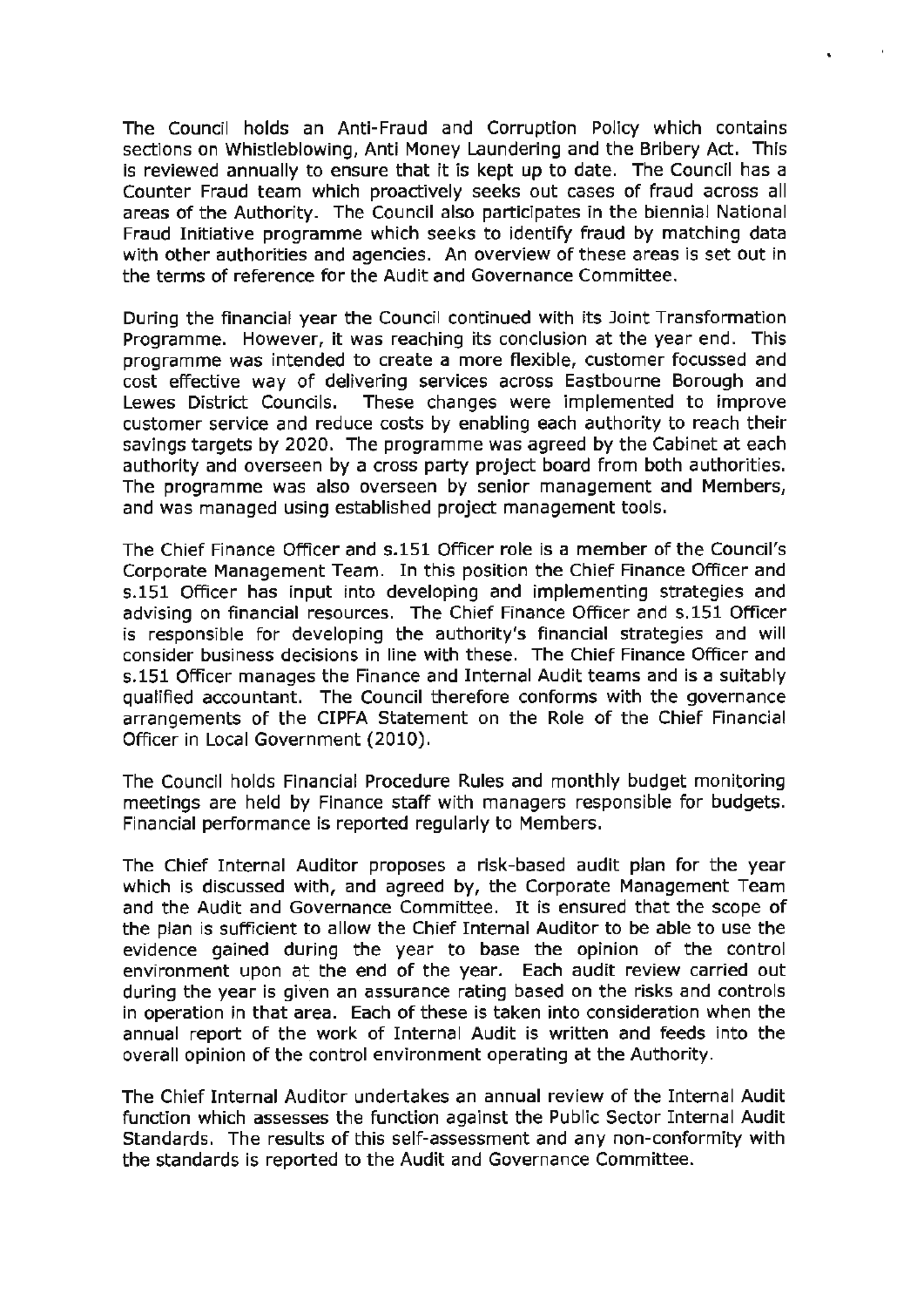The role of Monitoring Officer sits with the post of Assistant Director Corporate Services. As monitoring officer, the post has appropriate autonomy and/or a direct reporting line to the Chief Executive. The function is also supported by a designated deputy and a network of officers trained in investigative procedures. Reporting line to members is to a specifically constituted Standards Sub Committee which in turn reports to the Council's Audit and Governance Committee.

The Council has established an Audit and Governance Committee. The committee generally conforms to the best practice identified in CIPFA's "Audit Committees - Practical Guidance for Local Authorities". Its terms of reference include:

- To receive reports on and to monitor the operation of the Council's constitution;
- Have an overview on the Council's whistleblowing policy;
- Deal with audit or ethical standards issues which may arise;
- Carry out independent scrutiny and examination of the Council's processes, procedures and practices with a view to providing governance arrangements and risk and financial management;
- Meet the requirements of the Audit and Account Regulations Act 2015;
- Consider reports from the external auditors;
- To make recommendations to Council, the Cabinet or Scrutiny as appropriate with a view to improving the effectiveness, accountability and transparency of the decision making process and the Council's governance arrangements;
- Promoting and maintaining high standards of conduct within the Council and monitoring the operations of the Council's codes of conduct and registers of interest.

The Council holds a Whistleblowing Policy which forms part of the Anti-Fraud and Corruption Policy. This clearly sets out how concerns raised should be handled, recorded and reported. The Authority also has a Comments, Compliments and Complaints procedure. The public may contact the Councll with a complaint via telephone, email, letter or online. A page on the website clearly explains the process. Complaints are managed and monitored using performance management software. Similarly the public can make complaints about Councillors. Information on how to do so can also be found on the website. These complaints are handled by the Monitoring Officer.

When there is a change of administration or a raft of new Councillors then a general induction programme is organised. Annually the leaders of the parties will discuss with members any specific training or development needs. Human Resources will then put together a programme of training events for Members to attend. There are also statutory updates. Senior officers have annual appraisals at which any training and development needs are identified. Some of this may be necessary CPD ( continuing professional development) required for professional memberships.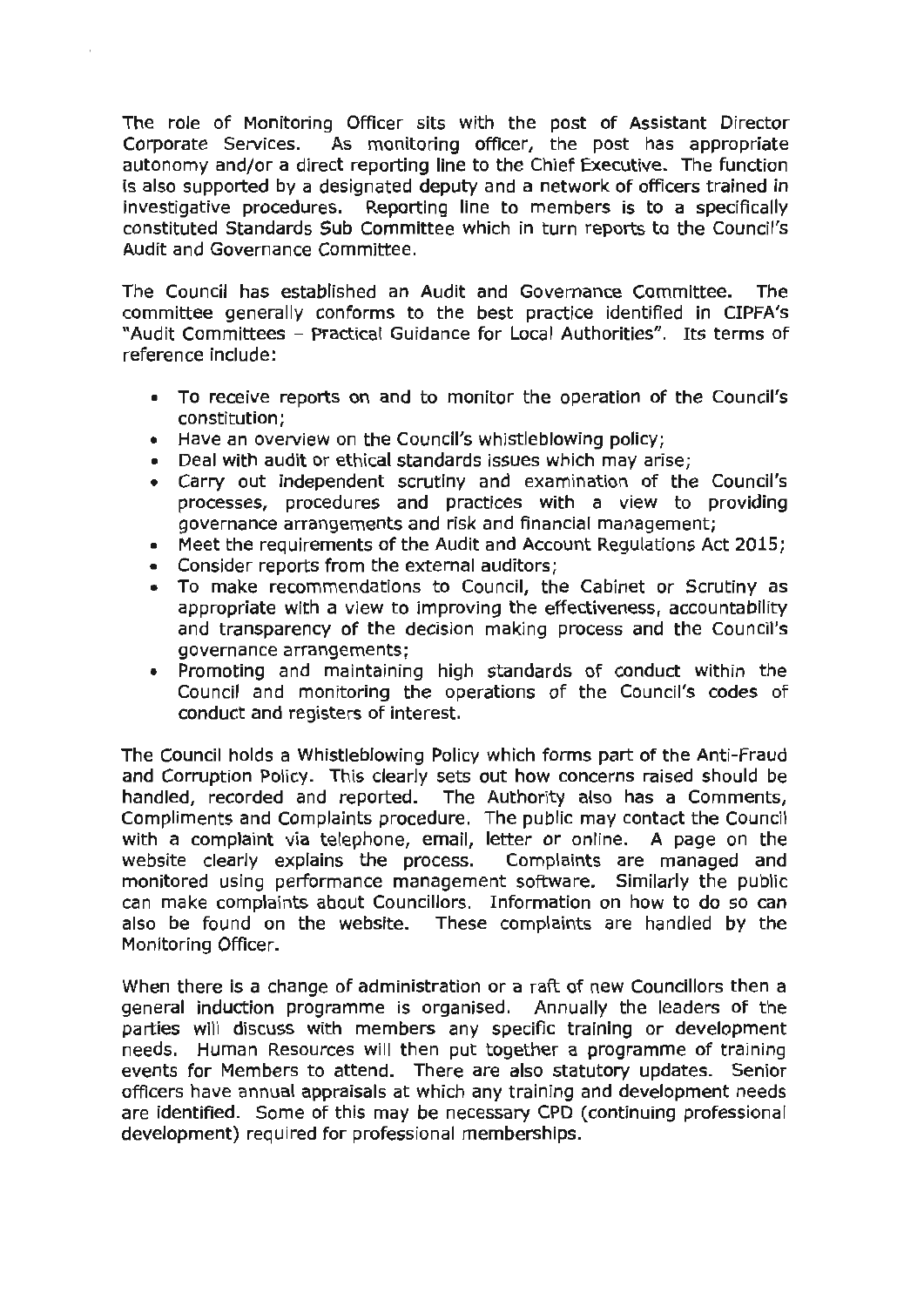Annual bespoke consultation is designed each year alongside the Corporate Plan, budget and service planning processes jointly owned by senior management and Scrutiny. This consultation uses a variety of methods including social media, online surveys, presentations to groups and open public sessions to test the proposed priority projects in the annual refresh of the Corporate Plan.

 $\mathbf{r}$ 

 $\sim$ 

Other communications include:

- Comprehensive consultation on corporate priority themes and goals prior to the publication of each new 5-year Corporate Plan.
- Monthly electronic communiqué to a list of free subscribers (business partners and community groups) providing updates on progress of major projects.
- Frequent engagement with equality groups DIG (Disability Involvement Group), Faiths Forum and Bourne-Out.
- A new scheme "Talk with Us" has been put together whereby ward Councillors in partnership with neighbourhood officers from other agencies (e.g. Police and Housing agencies) will visit communities for direct contact. Estate audits will also be carried out and all observations will be fed back into relevant projects at the Council.
- Annual Youth Fair to bring together agencies that provide services and activities with the youth of the town to increase awareness.
- Standing items on Cabinet and committee agendas enabling public rights of address on items to be discussed and/or open questions by members of the public.
- Improving service delivery from the Council with the introduction of the Neighbourhood First Team which has regular community contact and feedback surgeries.

All working partnerships have previously been the subject of equality impact assessments and are properly constituted. Elected member representatives appointed annually by full Council and listed in the Council's constitution.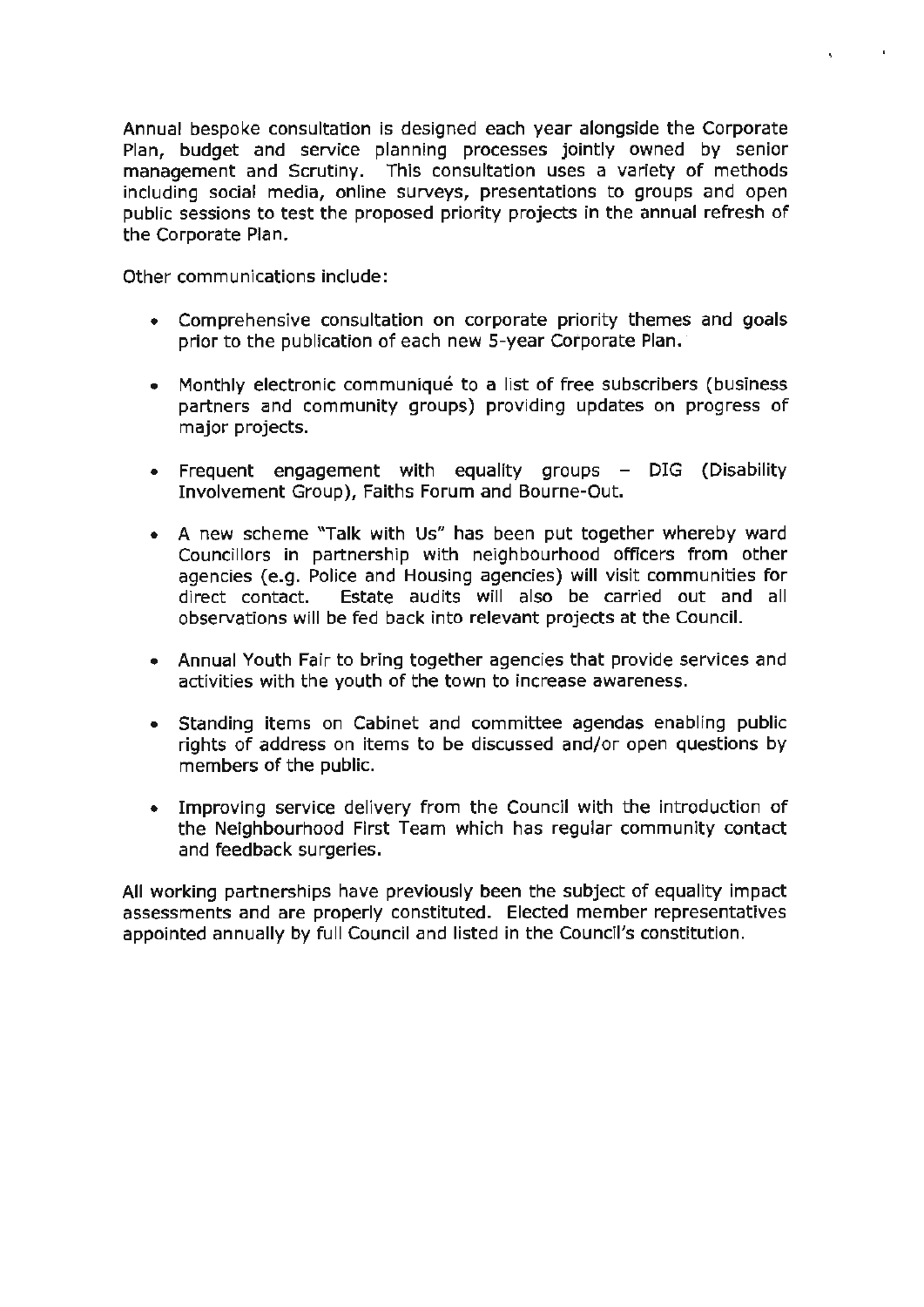### **REVIEW OF EFFECTIVENESS**

The Council has responsibility for conducting, at least annually, a review of the effectiveness of its governance framework including the system of internal control. The review of effectiveness is informed by the work of the senior managers within the authority who have responsibility for the development and maintenance of the governance environment, the head of Internal Audit's annual report, and also by comments made by the external auditors and other review agencies and inspectorates.

The process that has been applied in maintaining and reviewing the effectiveness of the governance framework includes the following elements:

## **Internal Audit and Counter Fraud**

The Council's Internal Audit section is an independent assurance function that reports on the adequacy of the whole system of internal control across the Authority.

From July 2017 this service has been provided by a shared service between Eastbourne Borough Council and Lewes District Council.

The Chief Internal Auditor carries out an annual self-assessment of the Audit function and states that the section generally conforms with the Public Sector Internal Audit Standards (PSIAS). During the financial year 2016-17 an external peer review has been carried out and this also concluded that the work of the section generally conforms with the standards. This was reported to the Audit and Governance Committee.

Quarterly and annual reports on the work carried out by the Internal Audit function are considered by both the Corporate Management Team and the Audit and Governance Committee. The "audit opinion" of the control environment, including IT governance, given in the annual report feeds into the Annual Governance Statement.

The opinion of the Chief Internal Auditor, as noted in the annual report on the work of Audit, was that the internal controls in processes and IT systems across the authority were generally found to be sound.

The Council has a strong counter fraud culture that is supported by Councillors and officers. The Counter Fraud team works closely with officers in other departments to prevent, detect and investigate fraud, particularly in the areas of housing tenancy fraud, Council Tax fraud and Right to Buy fraud. The outcome of this work helps to inform the opinion of the control environment. The Council works closely with the national Single Fraud Investigation Service (SFIS) in the Department of Work and Pensions to ensure an effective response to cases of Housing Benefit fraud.

The Strategic Risk Register has been adopted by the Audit and Governance Committee. The register is reviewed quarterly by the Chief Internal Auditor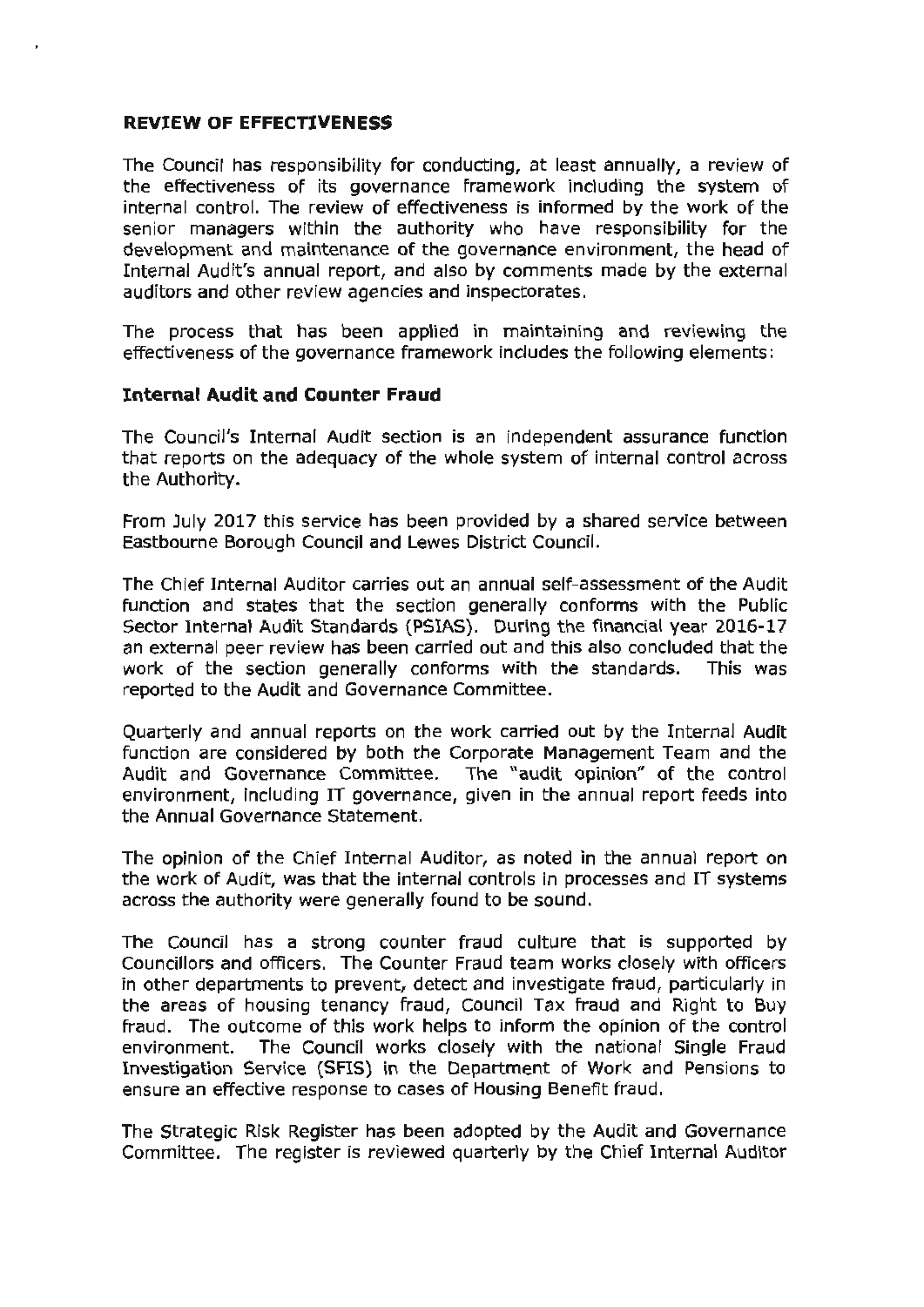and the Corporate Management Team and any changes are reported to the Audit and Governance Committee.

## **Managing the Risk of Fraud and Corruption**

The Cipfa Code of Practice on Managing the **Risk** of Fraud and guidance suggests it is good practice to make a statement on the adequacy of an authority's counter fraud arrangements in the annual governance statement.

This code contains five principles:

- Acknowledge responsibility
- Identify risks
- Develop a strategy
- Provide resources
- Take action

The Chief Internal Auditor is satisfied that the Council meets these principles by having a Counter-Fraud and Audit team who review risks across the authority and direct their work as appropriate. It is therefore considered that the organisation has adopted a response that is appropriate for its fraud and corruption risks and commits to maintain its vigilance to tackle fraud and uphold its zero tolerance.

#### **Corporate Management Team**

The roles of this team are to provide strategic management and planning, oversee priority and budget setting, service planning and performance management. The team provides organisational leadership, engages with Cabinet on strategic issues/direction and, in partnership with members, develops relationships with key stakeholders.

Individual members of the team are responsible for the performance of their relevant department/service area, progress of their relevant portfolio themes and liaison with portfolio holding members.

The Corporate Management Team gives consideration to the Internal Audit Plan, Strategic Risk Register and Annual Governance Statement.

Consideration was given by the Corporate Management Team to any significant non-delivery of strategic objectives, potential exposure to loss through fraud, corruption or error and litigation through non-compliance. No instances were identified as significant governance issues.

#### **Audit and Governance Committee**

The Audit and Governance Committee is responsible, amongst other things, to carry out independent scrutiny and examination of the Council's financial and non-financial processes, procedures and practices to the extent that they affect the Council's control environment and exposure to risk. This is with a view to providing assurance on the adequacy and effectiveness of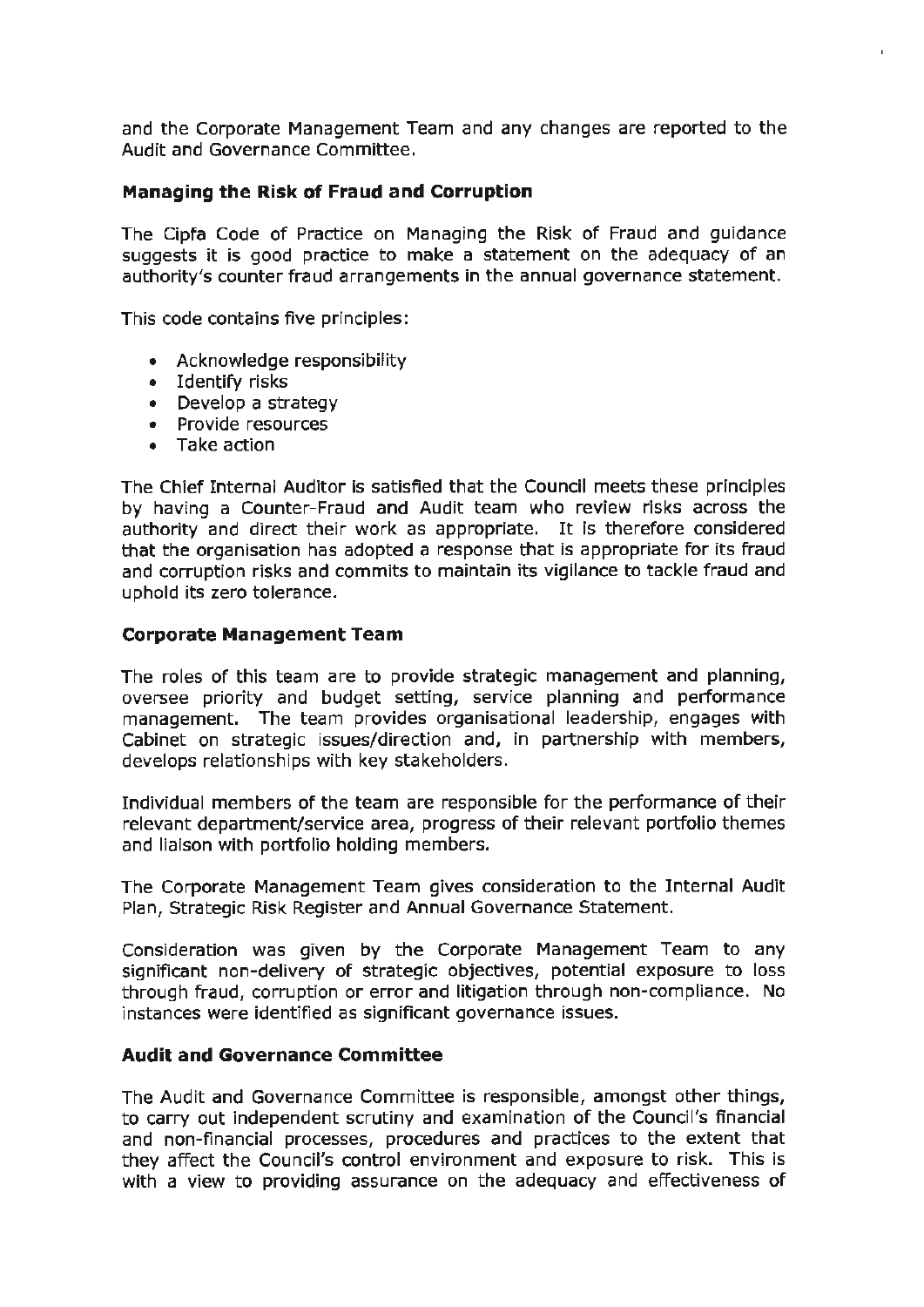internal controls, risk, financial and performance management, fraud detection and prevention and the work of Internal Audit.

The Audit and Governance Committee reviews reports submitted by the Chief Internal Auditor including the Annual Governance Statement, Internal Audit provision, all internal audits and the Strategic Risk Register. It also considers the annual financial statements including the Annual Governance Statement in July.

## **Scrutiny Committee**

The Scrutiny Committee meets to review the delivery of services as a result of previous council decisions, the performance of existing policies and strategies, the submission of performance indicators and recommend appropriate courses of action to the Council or Cabinet.

The Scrutiny Committee reviews the delivery of services and performance and supports the work of the Cabinet and the Council as a whole. It allows Councillors outside the Cabinet and members of the public to have a greater say in Council matters by investigating issues of local concern. It also acts as the Council's Crime and Disorder Committee to look at the formulation and implementation of the Crime and Disorder strategies.

#### **Cabinet**

 $\mathbf{t}$ 

The Cabinet is responsible for most day-to-day decisions of the Council. The Cabinet is made up of the Leader of the Council and 5 Councillors from the majority political group, the Liberal Democrats. Each member is assigned portfolios identifying areas of responsibility for which they provide a political lead at Cabinet meetings and for working in consultation with officers.

The Shadow Cabinet is made up of 7 members of the Opposition, the Conservative group, with each member similarly being assigned portfolios.

Cabinet can consider the External Auditor's Annual Audit and Inspection Letter and other commissioned audit reports. It also sponsors and recommends adoption of the accounts.

#### **Managers' Assurance Statements**

One of the sources of assurance for the Annual Governance Statement should come from Senior Managers responsible for the operation, management and monitoring of controls within their area of responsibility. The Managers' Assurance Statement is intended to collect this assurance by covering operational, project and partnership responsibilities as well as the Bribery Act, Safeguarding, RIPA and frauds over £10k. The senior manager can highlight concerns and the necessary actions required to improve governance. Assurance statements are sent out to Directors and Assistant Directors and Heads of Service. Once completed their contents are used to inform the governance statement.

Completed Managers' Assurance Statements were returned from Directors, Assistant Directors and Heads of Service. Many statements contained minor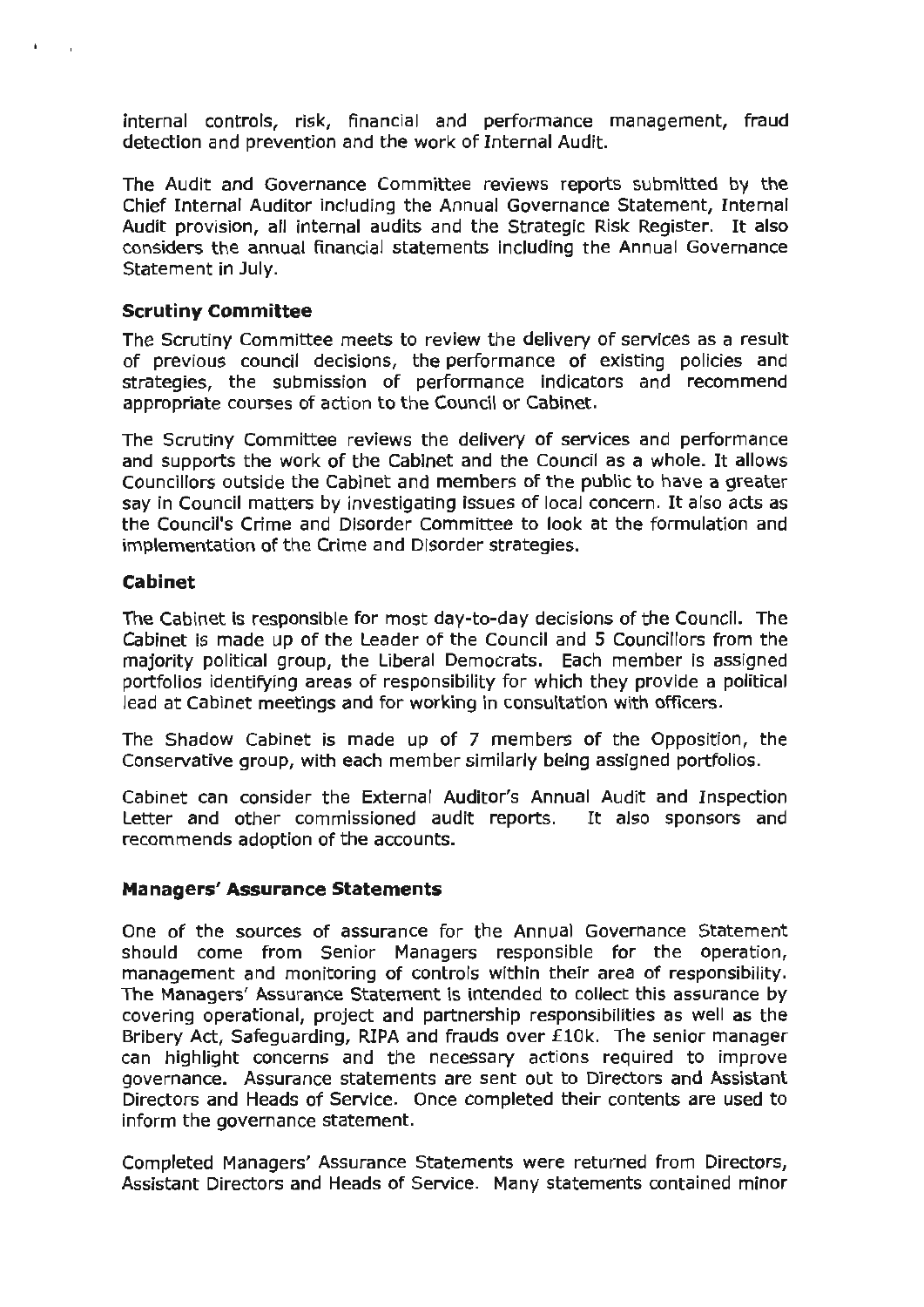concerns around the impact of the Joint Transformation Programme. These included: aligning policies, training staff, resource issues, developing new teams and building a joint culture.

The Corporate Management Team was asked to consider whether any of these individual issues or the Joint Transformation Programme as a whole should be noted as a significant governance issue or just noted in the body of the Annual Governance Statement.

During the financial year the Council continued with its Joint Transformation Programme. However, it was reaching its conclusion at the year end. This programme was intended to create a more flexible, customer focussed and cost effective way of delivering services across Eastbourne Borough Council and Lewes District Councils. The inherent risks of the programme were recognised throughout and every effort made to mitigate these risks. Now that the programme is reaching its conclusion a review of outcomes is being undertaken. A Supporting Change Steering Group has also been set up to support services going forward giving an overview to all projects and new systems with a view to understanding costs, benefits, impacts and resources. It was therefore agreed that this should appear in the body of the Annual Governance Statement but not as a separate significant governance issue.

Asset Management issues were also raised in the Managers' Assurance Statements returned. The Corporate Management Team agreed that an external review had been commissioned that had resulted in a detailed report on the current condition and future of some assets. This report is being reviewed to consider future options.

#### **External Reviews**

The external auditor's Annual Audit Letter and other commissioned audit reports are presented to, and considered by, the Audit and Governance Committee.

Reviews carried out by external agencies, e.g. APP; Benefit Performance Review; RIPA inspection, which impact on the governance framework are taken into consideration when preparing the Annual Governance Statement.

## **Eastbourne Homes Ltd**

Governance arrangements at Eastbourne Homes Ltd (EHL) are also considered. Reviews are carried out and reports written by the internal and external auditors engaged by EHL which are reported to their own Audit and Risk Committee and Board. Currently EHL engages the Council's Internal Audit section to carry out their internal audit reviews. At the end of year the Audit and Risk Committee of EHL have a minuted disclaimer concerning fraud and corruption.